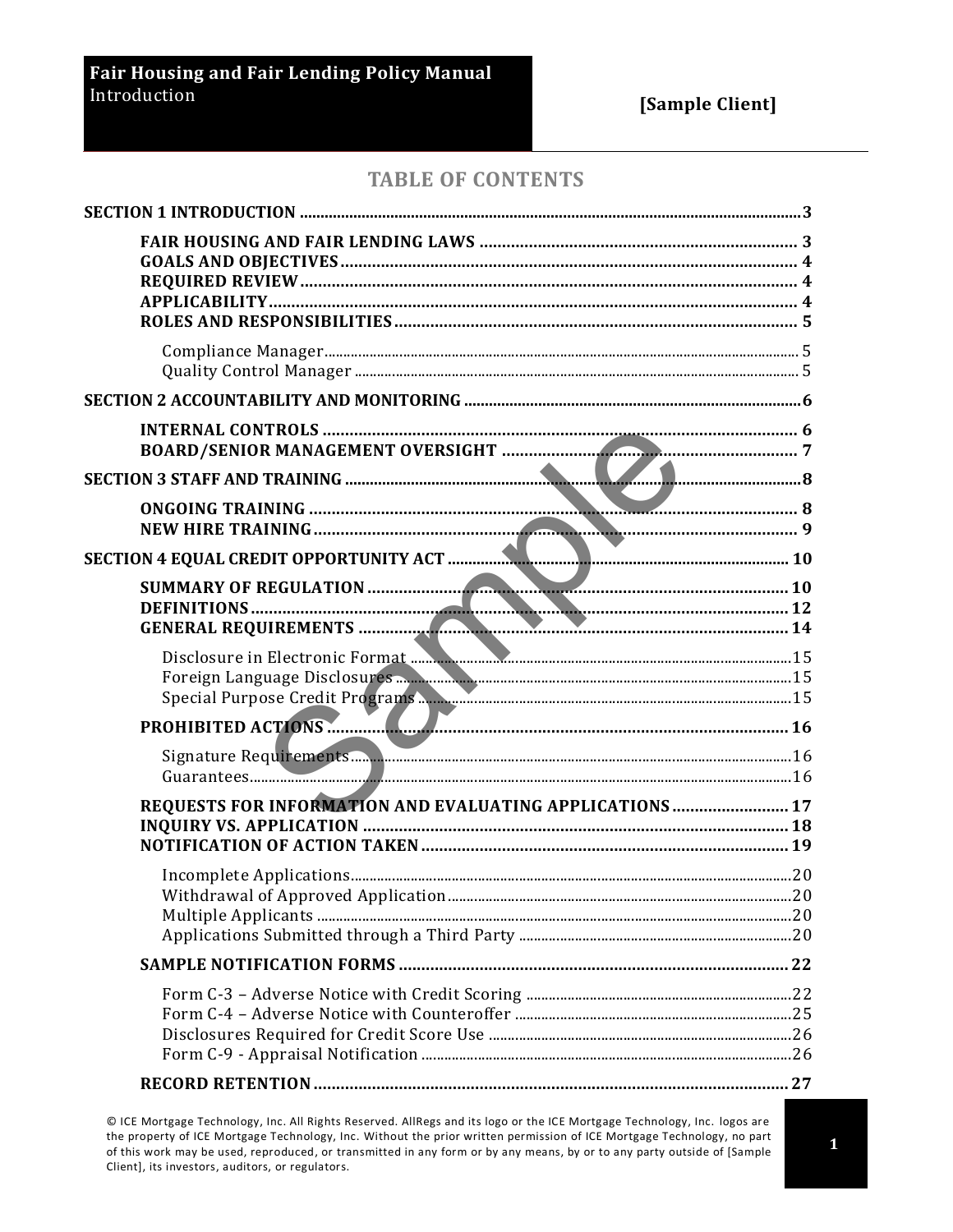### **Fair Housing and Fair Lending Policy Manual** Introduction

| SELLING, BROKERING OR APPRAISING RESIDENTIAL REAL PROPERTY  34                 |  |
|--------------------------------------------------------------------------------|--|
|                                                                                |  |
|                                                                                |  |
|                                                                                |  |
| OVERT EVIDENCE OF DISPARATE TREATMENT <b>A. 2000 PRIMERIE AND EXAMPLE 2018</b> |  |
|                                                                                |  |
|                                                                                |  |
|                                                                                |  |
|                                                                                |  |
|                                                                                |  |
|                                                                                |  |
|                                                                                |  |
|                                                                                |  |
|                                                                                |  |
|                                                                                |  |
|                                                                                |  |
|                                                                                |  |
|                                                                                |  |
|                                                                                |  |
|                                                                                |  |
|                                                                                |  |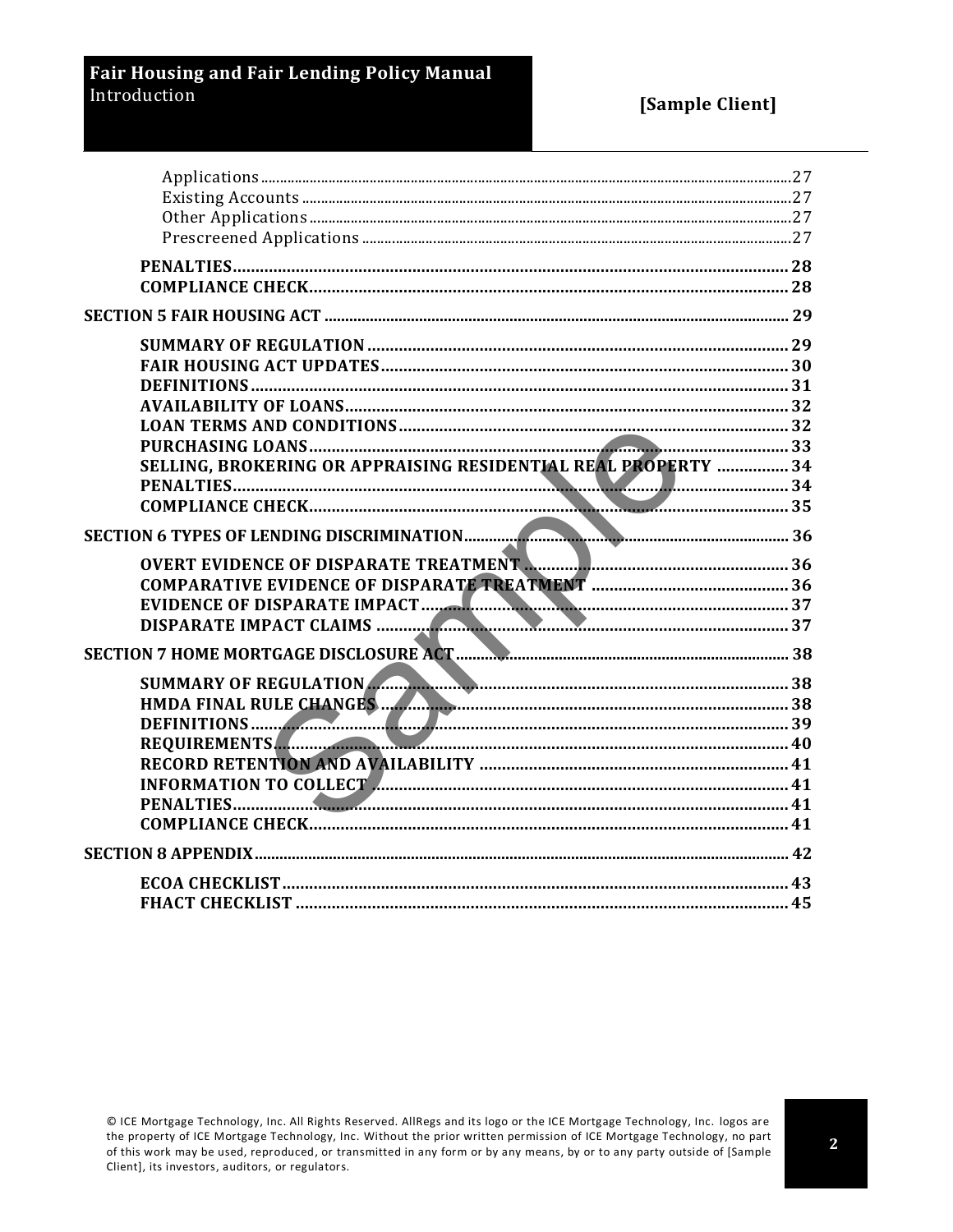# <span id="page-2-0"></span>**Section 1 Introduction**

[Sample Client] is committed to the highest standards of compliance with all applicable federal fair housing and fair lending laws and regulations and requires all management, employees, and third-party vendors to follow these policies and adhere to these standards.

### <span id="page-2-1"></span>**Fair Housing and Fair Lending Laws**

Federal fair housing and fair lending laws and regulations include the federal Fair Housing Act, Equal Credit Opportunity Act and other federal statutes and regulations which prohibit discrimination in the sale, rental, and financing of homes. These statutes and regulations prohibit discrimination based on race, color, religion, sex, national origin, familial status, handicap, or other protected class in all aspects of the lending process including application, pricing/loan terms, underwriting, and property appraisal. Federal fair housing laws are located primarily in the Fair Housing Act, while the Equal Credit Opportunity Act addresses fair lending.

The Fair Housing Act was first enacted by Congress in 1968 as part of the Civil Rights Act. The Act has expanded to protect multiple groups and classes from discrimination in housing. In a transaction involving the sale of property or consideration for a rental lease, a seller or landlord many not deny housing, refuse to negotiate, or refuse to sell based on a discriminatory basis. The Fair Housing Act prohibits discrimination in real estate-related transactions, specifically in the following: cing of nomes. These statutes and regulations promoti disex, national origin, familial status, handicap, or other prot<br>process including application, pricing/toan terms, underwhousing laws are located primarily in the Fair

- Making or purchasing of loans or providing other financial assistance for purchasing, constructing, improving, repairing, or maintaining a dwelling
- Selling, brokering, or appraising of residential real property

Consumer protections extend to the mortgage lending industry under the federal Equal Credit Opportunity Act which prohibits the making or denial of lending decisions based on discriminatory motives. ECOA prohibited basis varies slightly from the Fair Housing Act:

- Race
- Color
- Religion
- National origin
- Sex
- Marital status
- Age (provided the applicant has the capacity to contract)
- Because all or part of the applicant's income derives from any public assistance program
- Because the applicant has in good faith exercised any right under Title VII of the Consumer Credit Protection Act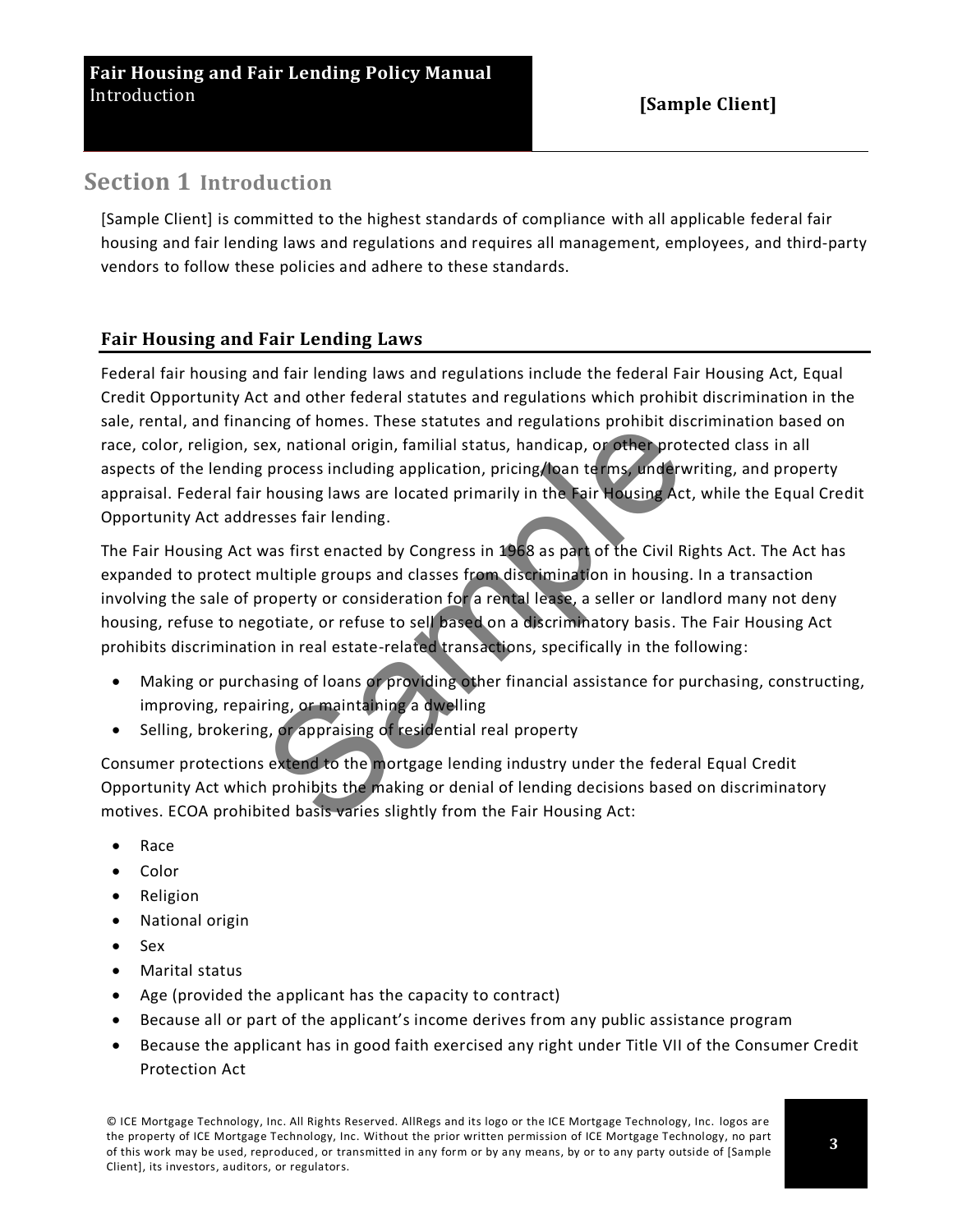# <span id="page-3-1"></span><span id="page-3-0"></span>**Section 4 Equal Credit Opportunity Act**

### **Summary of Regulation**

The Equal Credit Opportunity Act (ECOA) prohibits discrimination based on the following factors ("prohibited basis"):

- Race
- Color
- Religion
- National origin
- Sex (including sexual orientation and gender identity)
- Marital status
- Age (provided applicant has capacity to contract)
- Whether the applicant's receipt of income is derived from a public assistance program
- The applicant's good faith exercise of any rights under the Consumer Credit Protection Act

The Consumer Financial Protection Bureau (CFPB) and prudential regulators enforce ECOA and its implementing regulation, Regulation B. All federal agencies that regulate lending institutions have the authority to enforce Regulation B.

Regulation B covers creditor activities beginning with advertising, sales, and customer acquisition through the lending and loan servicing lifecycle, including default management. The regulation applies to all persons who, in the ordinary course of business, regularly participate in the credit decision, including setting the terms of the credit. The term "creditor" includes a creditor's assignee, transferee, or subrogee. The term "creditor" also includes a person who, in the ordinary course of business, regularly refers applicants or prospective applicants to creditors, or selects or offers to select creditors to whom requests for credit may be made. Example in this capacity to contract)<br>plicant has capacity to contract)<br>plicant's receipt of income is derived from a public assistar<br>good faith exercise of any rights under the Consumer Cred<br>ial Protection Bureau (CFPB) a

Regulation B's prohibitions apply to every aspect of an applicant's dealings with a creditor regarding an application for credit or an existing extension of credit, including, but not limited to, the following:

- Providing information to applicants or prospective applicants
- Application investigation procedures
- Standards of creditworthiness
- Terms of credit, including loan pricing
- Furnishing of credit information; revocation, alteration, or termination of credit
- Default collection procedures and loss mitigation procedures

ECOA has two principal theories of liability: disparate treatment and disparate impact. Disparate treatment occurs when a creditor treats an applicant differently based on a prohibited basis such as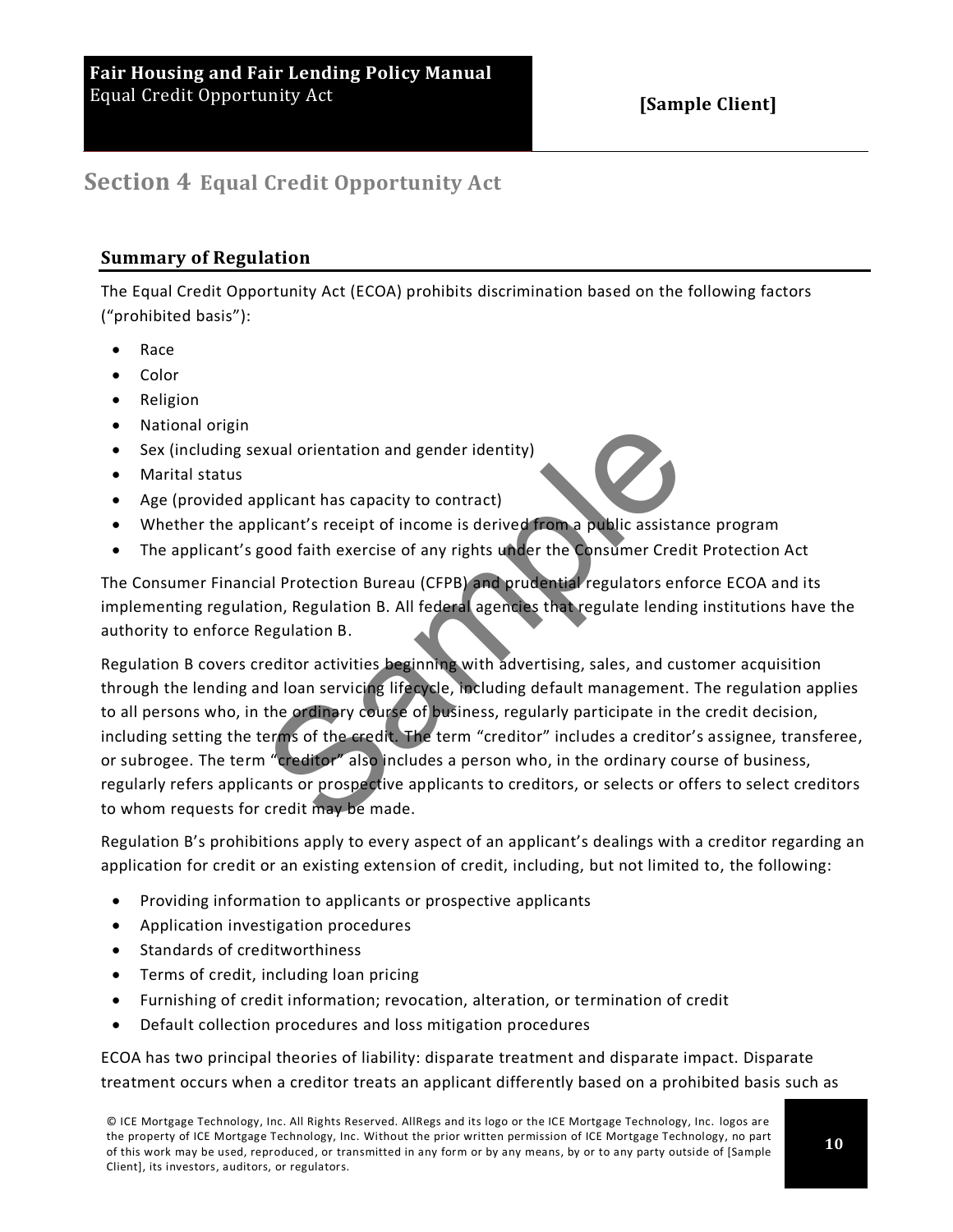# <span id="page-4-1"></span><span id="page-4-0"></span>**Section 5 Fair Housing Act**

### **Summary of Regulation**

The primary purpose of the Fair Housing Act (FHAct) is to protect the right of a buyer or renter to seek housing. The FHAct was enacted as Title VIII of the Civil Rights Act of 1968, and prohibits discrimination in the sale, rental, or financing of dwellings, in the provision of real estate brokerage services, or in the availability of residential real estate-related transactions based on any of the following characteristics or prohibited bases:

- Race
- Color
- Religion
- Sex
- Handicap
- Familial Status (i.e., presence of children in the household)
- National origin

The FHAct does not prohibit any religious organization, association, or society, or any nonprofit institution or organization operated, supervised or controlled by or in conjunction with a religious organization, association, or society, from limiting the sale, rental, or occupancy of dwellings which it owns or operates for other than a commercial purpose to persons of the same religion, or from giving preference to such persons, unless membership in such religion is restricted on account of race, color, or national origin. Example 10 and the household)<br>
Sample 1. The household control and the household of the household of the household of controlled by or in conjunction, or society, from limiting the sale, rental, or occupancy<br>
other than a

The FHAct does not prohibit a private club that is not open to the public which as an incident to its primary purpose or purposes provides lodgings which it owns or operates for other than a commercial purpose, from limiting the rental or occupancy of such lodgings to its members or from giving preference to its members.

The Secretary of the U.S. Department of Housing and Urban Development (HUD) is responsible for administering the FHAct and has mandatory enforcement powers. The Secretary may cooperate with state and local agencies charged with the administration of state and local fair housing laws and utilize the services of the agencies and their employees.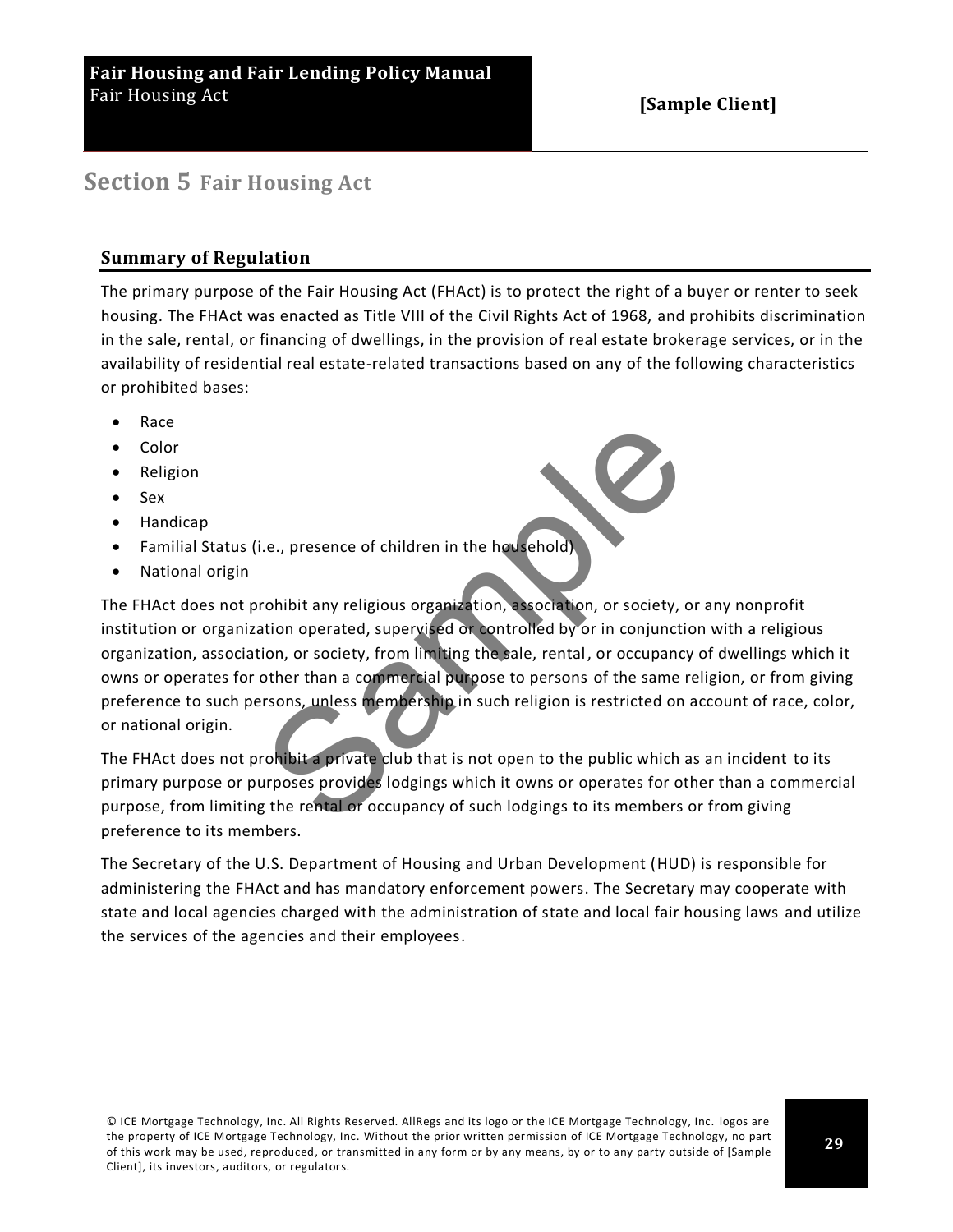## <span id="page-5-0"></span>**Section 6 Types of Lending Discrimination**

The courts have recognized three types of potential evidence of lending discrimination under ECOA and FHAct:

- Overt evidence of disparate treatment
- Comparative evidence of disparate treatment
- Evidence of disparate impact

### <span id="page-5-1"></span>**Overt Evidence of Disparate Treatment**

Overt evidence of disparate treatment exists when a lender openly discriminates on a prohibited basis.

#### **Example**

A lender offers second mortgages to applicants ages 18-25 at a higher interest rate than applicants older than 25. The lender's policy of offering lower interest rates to borrowers over 25 violates ECOA's prohibition on discriminating on the basis of age.

### <span id="page-5-2"></span>**Comparative Evidence of Disparate Treatment**

Comparative evidence of disparate treatment discrimination occurs when a lender treats one credit applicant differently on the basis of one of the prohibited factors (i.e., race, color, national origin, sex, age, etc.) irrespective of the lender's intent.

#### **Example**

A nonminority couple applies for an automobile loan. When the lender finds adverse information in the couple's credit report, the couple is asked to explain it. Evidence is supplied to the lender that proves the adverse information, a judgment on the report, was not theirs. The nonminority couple was granted the loan. A minority couple applied for a similar loan with the same lender. Upon discovering adverse information in the minority couple's credit report, the lender denies the loan application on the basis of the adverse information without giving the couple an opportunity to discuss the report. parate treatment exists when a lender openly discriminate<br>
d mortgages to applicants ages 18-25 at a higher interest rates<br>
dder's policy of offering lower interest rates to borrowers of<br>
inating on the basis of age.<br> **enc**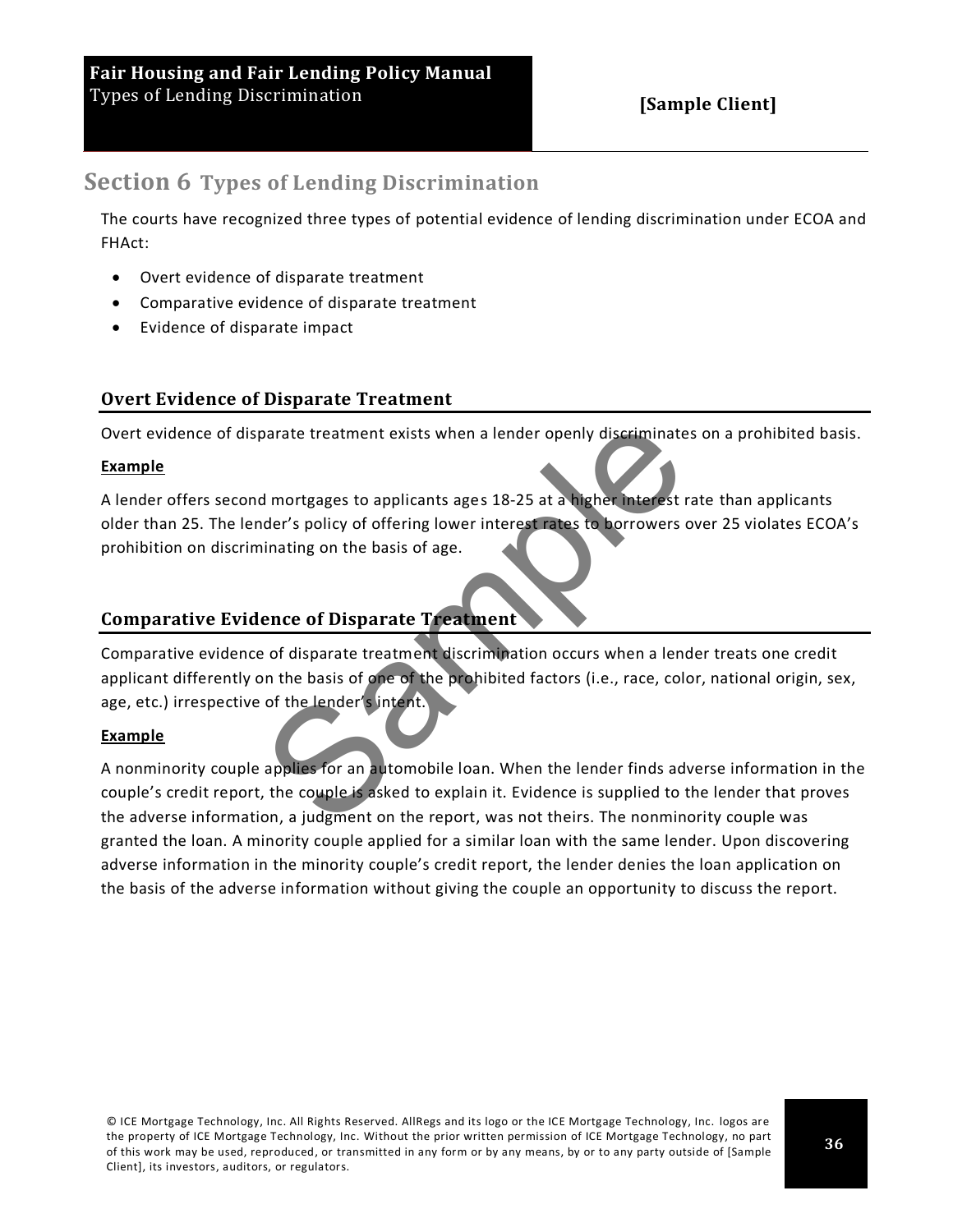# <span id="page-6-1"></span><span id="page-6-0"></span>**Section 7 Home Mortgage Disclosure Act**

### **Summary of Regulation**

The purpose of the Home Mortgage Disclosure Act (Regulation C) is to provide the public with loan data that can be used to

- help determine whether financial institutions are serving the housing needs of their communities;
- assist public offices in distributing investments to attract private investment to areas where it is needed; and
- assist in identifying possible discriminatory lending patterns and enforcing antidiscrimination statutes. ing possible discriminatory lending patterns and enforcing<br>uired to compile HMDA data quarterly and to submit an an<br>pliance with the Home Mortgage Disclosure Act<br>also use HMDA data reported by lenders to detect potenti<br>cha

[Sample Client] is required to compile HMDA data quarterly and to submit an annual Loan Application Register (LAR) in compliance with the Home Mortgage Disclosure Act.

<span id="page-6-2"></span>Prudential regulators also use HMDA data reported by lenders to detect potential fair lending issues.

#### **HMDA Final Rule Changes**

The HMDA Final Rule published August 24, 2017 by the CFPB included changes to Regulation C in four broad areas:

- 1. Types of institutions required to collect and report HMDA data
- 2. Types of transactions and applications subject to collection and reporting requirements
- 3. Data that must be collected and reported
- 4. Method and frequency of reporting data and making data available to the public

The Final Rule narrowed the scope of depository institutions subject to Regulation C beginning in 2017. Refer to [Sample Client]'s Home Mortgage Disclosure Act Policy for specific changes to institutional and transactional requirements.

It is [Sample Client]'s duty, as a depository institution or for-profit mortgage lending entity, to assess whether it is subject to HMDA. The assessment should be performed annually using the Final Rule's institutional and transactional coverage tests. The Final Rule adds a two-year lookback test to the institutional coverage tests. Refer to the CFPB's [2020 Home Mortgage Disclosure Act \(Regulation C\)](https://files.consumerfinance.gov/f/documents/cfpb_hmda_executive-summary_2020-04.pdf)  [Final Rule](https://files.consumerfinance.gov/f/documents/cfpb_hmda_executive-summary_2020-04.pdf) for increased thresholds for institutions required to file.

In addition, there are ongoing revisions to MSA and census tract definitions which could cause [Sample Client] to either become a covered institution, or become exempt from HMDA, such as the following: